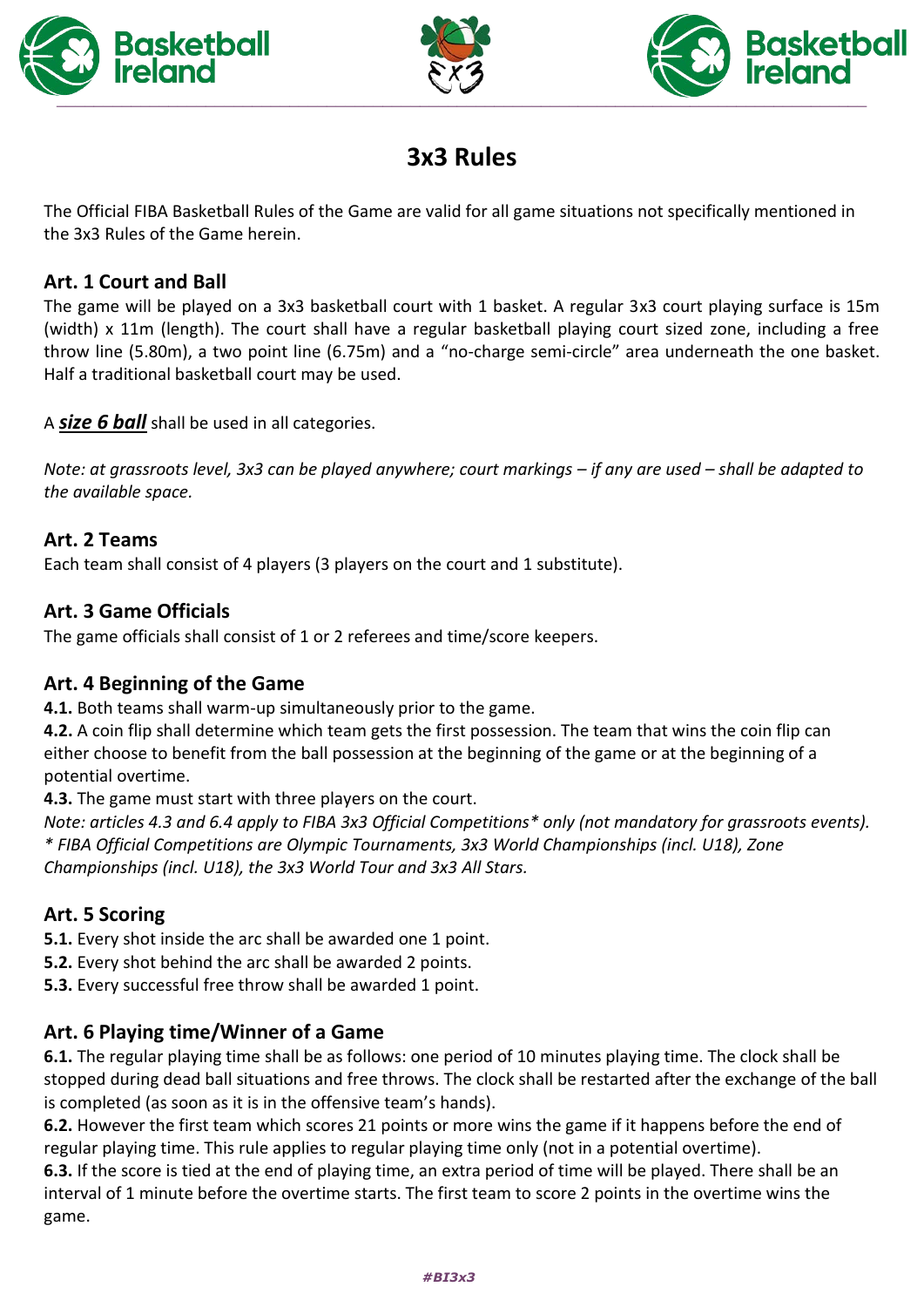





**6.4.** A team shall lose the game by forfeit if at the scheduled starting time the team is not present on the playing court with 3 players ready to play. In case of a forfeit, the game score is marked with w-0 or 0-w ("w" standing for win).

**6.5**. A team shall lose by default if it leaves the court before the end of the game or all the players of the team are injured and/or disqualified. In case of a default situation, the winning team can choose to keep its score or have the game forfeited, whilst the defaulting team's score is set to 0 in any case.

**6.6**. A team losing by default or a tortuous forfeit will be disqualified from the competition.

*Note: if a game clock is not available the running time's length is at the organizer's discretion. FIBA recommends setting the score limit in line with the game's duration (10 minutes/10 points; 15 minutes/15 points;21 minutes/21 points).*

## **Art. 7 Fouls/Free throws**

**7.1.** A team is in a penalty situation after it has committed 6 fouls. After a team has reached 9 team fouls, any subsequent foul will be considered technical. For the avoidance of doubt, players are not excluded based on the number of personal fouls subject to art. 15.

**7.2.** Fouls during the act of shooting inside the arc shall be awarded 1 free throw, whilst fouls during the act of shooting behind the arc shall be awarded 2 free throws.

**7.3.** Fouls during the act of shooting followed by a successful field goal shall be awarded 1 additional free throw.

**7.4.** Team fouls 7, 8 and 9 shall always be awarded with 2 free throws. The 10th and any subsequent team foul as well as technical and unsportsmanlike fouls will be always awarded with 2 free throws and ball possession. This clause is applied also to fouls during the act of shooting and overrules 7.2 and 7.3. **7.5.** Possession is kept after the last free-throw derived from an unsportsmanlike or technical foul and the

game shall continue with an exchange of the ball behind the arc at the top of the court*.*

## **Art. 8 How the Ball is played**

**8.1.** Following each successful field goal or last free throw (ex article 7.5):

- A player from a non-scoring team will resume the game by dribbling or passing the ball from inside the court directly underneath the basket (not from behind the end line) to a place on the court behind the arc.

- The defensive team is not allowed to play for the ball in the "no-charge semi-circle area" underneath the basket.

**8.2.** Following each unsuccessful field goal or last free throw (ex article 7.5):

- If the offensive team rebounds the ball, it may continue to attempt to score without returning the ball behind the arc.

- If the defensive team rebounds or steals the ball, it must return the ball behind the arc (by passing or dribbling).

**8.3.** Possession of the ball given to either team following any dead ball situation shall start with an exchange of the ball (between the defensive and the offensive player) behind the arc at the top of the court.

**8.4.** A player is considered to be "behind the arc" when neither of his feet are inside nor step the arc.

**8.5.** In the event of a jump ball situation, the defensive team shall be rewarded the ball.

## **Art. 9 Stalling**

**9.1.** Stalling or failing to play actively (i.e. not attempting to score) shall be a violation.

**9.2.** If the court is equipped with a shot clock, a team must attempt a shot within 12 seconds. The clock shall start as soon as the ball is in the offensive players' hands (following the exchange with the defensive player or after a successful field goal underneath the basket).

*Note: If the court is not equipped with a shot clock and a team is not sufficiently trying to attack the basket, the referee shall give them a warning by counting the last 5 seconds.*